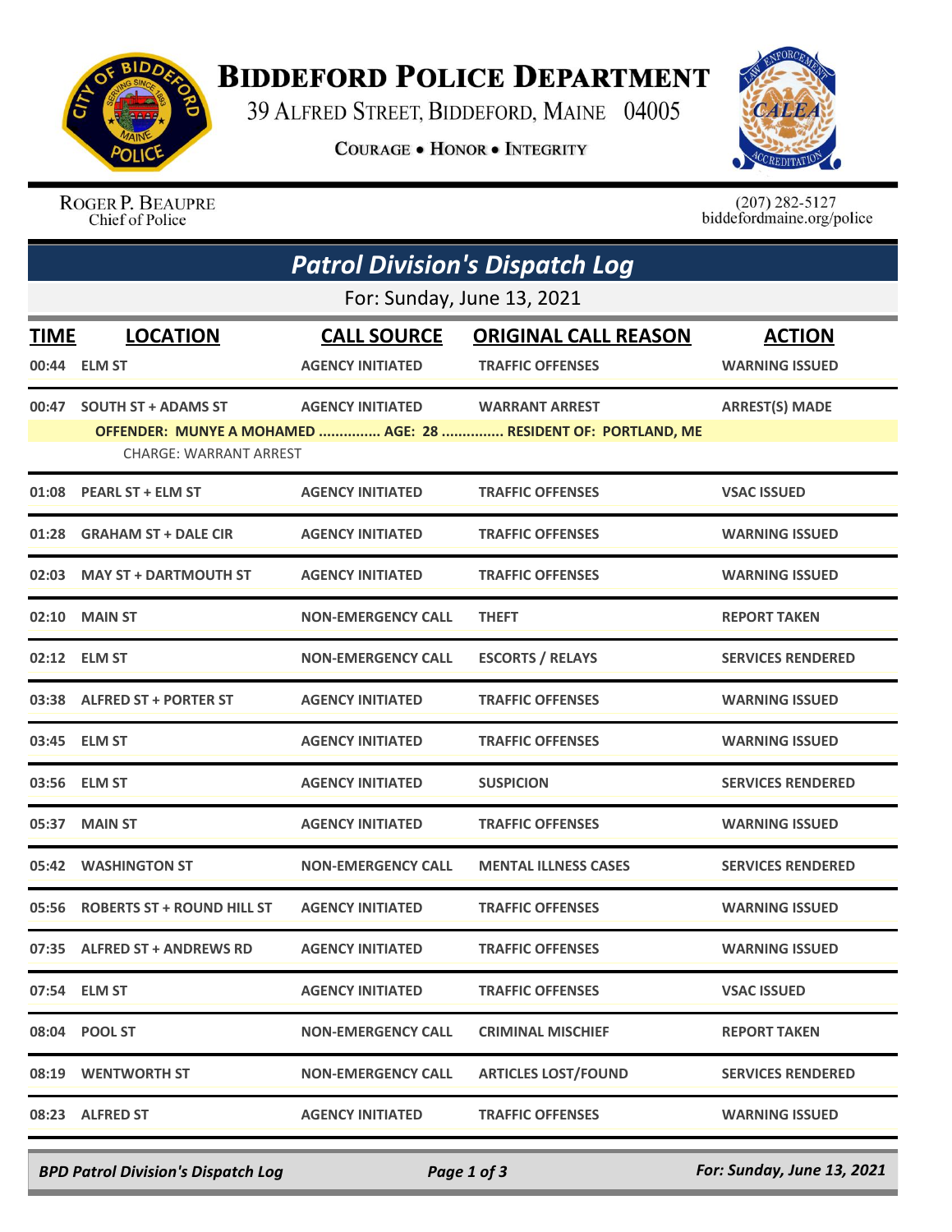| <b>TIME</b> | <b>LOCATION</b>                                    | <b>CALL SOURCE</b>        | <b>ORIGINAL CALL REASON</b>       | <b>ACTION</b>             |
|-------------|----------------------------------------------------|---------------------------|-----------------------------------|---------------------------|
|             | 08:24 CUTTS ST                                     | <b>E-911 CALL</b>         | <b>CRIMINAL MISCHIEF</b>          | <b>REPORT TAKEN</b>       |
|             | 08:27 ALFRED ST                                    | <b>NON-EMERGENCY CALL</b> | <b>SUSPICION</b>                  | <b>NEGATIVE CONTACT</b>   |
|             | 08:29 ALFRED ST                                    | <b>WALK-IN AT STATION</b> | <b>ARTICLES LOST/FOUND</b>        | <b>SERVICES RENDERED</b>  |
|             | 08:35 WEST ST                                      | <b>AGENCY INITIATED</b>   | <b>TRAFFIC OFFENSES</b>           | <b>WARNING ISSUED</b>     |
|             | 08:47 WEST ST                                      | <b>AGENCY INITIATED</b>   | <b>TRAFFIC OFFENSES</b>           | <b>WARNING ISSUED</b>     |
|             | 09:04 ALFRED ST                                    | <b>NON-EMERGENCY CALL</b> | <b>ASSIST OTHER AGENCY</b>        | <b>SERVICES RENDERED</b>  |
|             | 09:07 WEST ST + HILL ST                            | <b>AGENCY INITIATED</b>   | <b>TRAFFIC OFFENSES</b>           | <b>WARNING ISSUED</b>     |
|             | 09:31 WEST ST                                      | <b>AGENCY INITIATED</b>   | <b>TRAFFIC OFFENSES</b>           | <b>WARNING ISSUED</b>     |
|             | 09:48 WEST ST                                      | <b>AGENCY INITIATED</b>   | <b>TRAFFIC OFFENSES</b>           | <b>VSAC ISSUED</b>        |
|             | 09:54 POOL ST                                      | <b>WALK-IN AT STATION</b> | <b>ASSAULT</b>                    | <b>REPORT TAKEN</b>       |
|             | 09:55 SULLIVAN ST                                  | <b>NON-EMERGENCY CALL</b> | <b>PARKING COMPLAINT</b>          | <b>SERVICES RENDERED</b>  |
| 10:09       | <b>MT VERNON ST</b>                                | <b>NON-EMERGENCY CALL</b> | <b>CHECK WELFARE</b>              | <b>SERVICES RENDERED</b>  |
|             | 10:50 HILL ST                                      | <b>NON-EMERGENCY CALL</b> | <b>DOMESTIC COMPLAINTS</b>        | <b>REPORT TAKEN</b>       |
|             | 11:05 ELM ST                                       | <b>E-911 CALL</b>         | 911 MISUSE                        | <b>SERVICES RENDERED</b>  |
| 11:15       | <b>MAIN ST</b>                                     | <b>AGENCY INITIATED</b>   | <b>TRAFFIC OFFENSES</b>           | <b>WARNING ISSUED</b>     |
|             | 11:37 SPRUCE ST                                    | <b>NON-EMERGENCY CALL</b> | <b>CHECK WELFARE</b>              | <b>UNFOUNDED</b>          |
|             | 11:50 ALFRED ST                                    | <b>AGENCY INITIATED</b>   | <b>CHECK WELFARE</b>              | <b>SERVICES RENDERED</b>  |
|             | 12:01 WEST MYRTLE ST                               | E-911 CALL                | 911 MISUSE                        | <b>NO ACTION REQUIRED</b> |
|             | 12:18 SOUTH ST + WESTMORE AVE                      | <b>AGENCY INITIATED</b>   | <b>TRAFFIC OFFENSES</b>           | <b>WARNING ISSUED</b>     |
|             | 12:27 MASON ST                                     | <b>NON-EMERGENCY CALL</b> | <b>PARKING COMPLAINT</b>          | <b>SERVICES RENDERED</b>  |
|             | <b>12:47 PIKE ST</b>                               | <b>NON-EMERGENCY CALL</b> | <b>VIOL PROTECTION FROM ABUSE</b> | <b>UNFOUNDED</b>          |
|             | 13:12 MAY ST                                       | <b>AGENCY INITIATED</b>   | <b>TRAFFIC OFFENSES</b>           | <b>WARNING ISSUED</b>     |
|             | 13:17 POOL ST + KYLE LN                            | <b>AGENCY INITIATED</b>   | <b>TRAFFIC OFFENSES</b>           | <b>VSAC ISSUED</b>        |
|             | 13:31 POOL ST + HEDLEY REYNOLDS W AGENCY INITIATED |                           | <b>TRAFFIC OFFENSES</b>           | <b>WARNING ISSUED</b>     |
|             | 14:13 MAINE TPKE                                   | E-911 CALL                | 911 MISUSE                        | <b>CALL TRANSFERRED</b>   |
|             | 15:21 MARINER WAY                                  | <b>NON-EMERGENCY CALL</b> | <b>ANIMAL COMPLAINT</b>           | <b>SERVICES RENDERED</b>  |
|             |                                                    |                           |                                   |                           |

*BPD Patrol Division's Dispatch Log Page 2 of 3 For: Sunday, June 13, 2021*